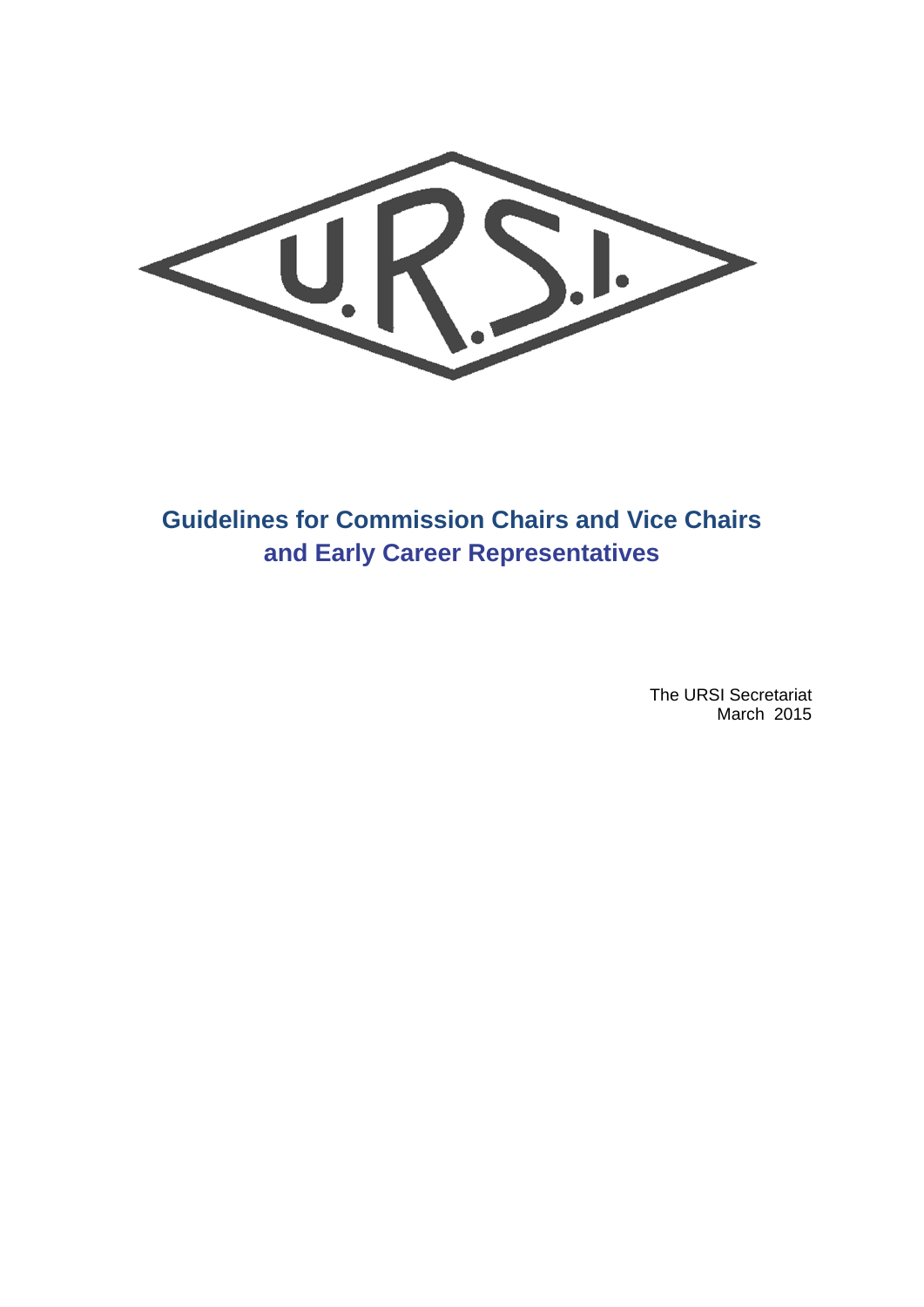# **Guidelines for**

# **Commission Chairs and Vice Chairs And Early Career Representatives**

## **Commitment**

The job of URSI Commission Chair, Vice Chair and Early Career Representatives (ECRs) is both a significant honour and a significant responsibility. By agreeing to accept these positions you agree to make the necessary commitment of time and to fully perform the duties of the position.

Your joint task, and particularly that of the Chair, is to provide Commission leadership. You are the interface between your Commission and the URSI Board, between your Commission and the Delegates on the Council, and between your Commission and the International science community.

If you are organized these roles will be a pleasure and you will have the satisfaction of knowing that at the end of your three years in office you pass on a well-organized Commission to your successors.

Please call on the advice of the Secretariat when needed – details can be found at Appendix 1 – and please also remember that you have a pool of past Chairs who can offer suggestions and advice.

You need to work as a team. Different Commissions will allocate the roles differently - but it is important that all are covered. It is particularly important that the Chair and the Vice Chair keep each other informed. It is the duty of the Chair to provide sufficient information, training, and experience for the Vice Chair so that the Vice Chair can seamlessly assume the position of the Chair.

## **Overview of Roles and Responsibilities**

#### Overall Responsibilities

- 1. The Commission Chair has overall responsibility for a three year period commencing at the end of the GASS (in which they served as the Vice Chair).
- 2. The Chair is responsible for ensuring that the Vice-Chair, ECR and other appointed individuals (e.g., Working Group Chairs) fulfill their commitments.
- 3. The Vice-Chair acts as Chair of the Commission in the absence of the Chair, or should the Chair be unable or unwilling to perform their duties.
- 4. The Early Career Representatives (ECRs) work with the Chair and the Vice-Chair to ensure that the Commission is attractive to their early-career peers.
- 5. The Commission Chair is responsible for the Commission budget.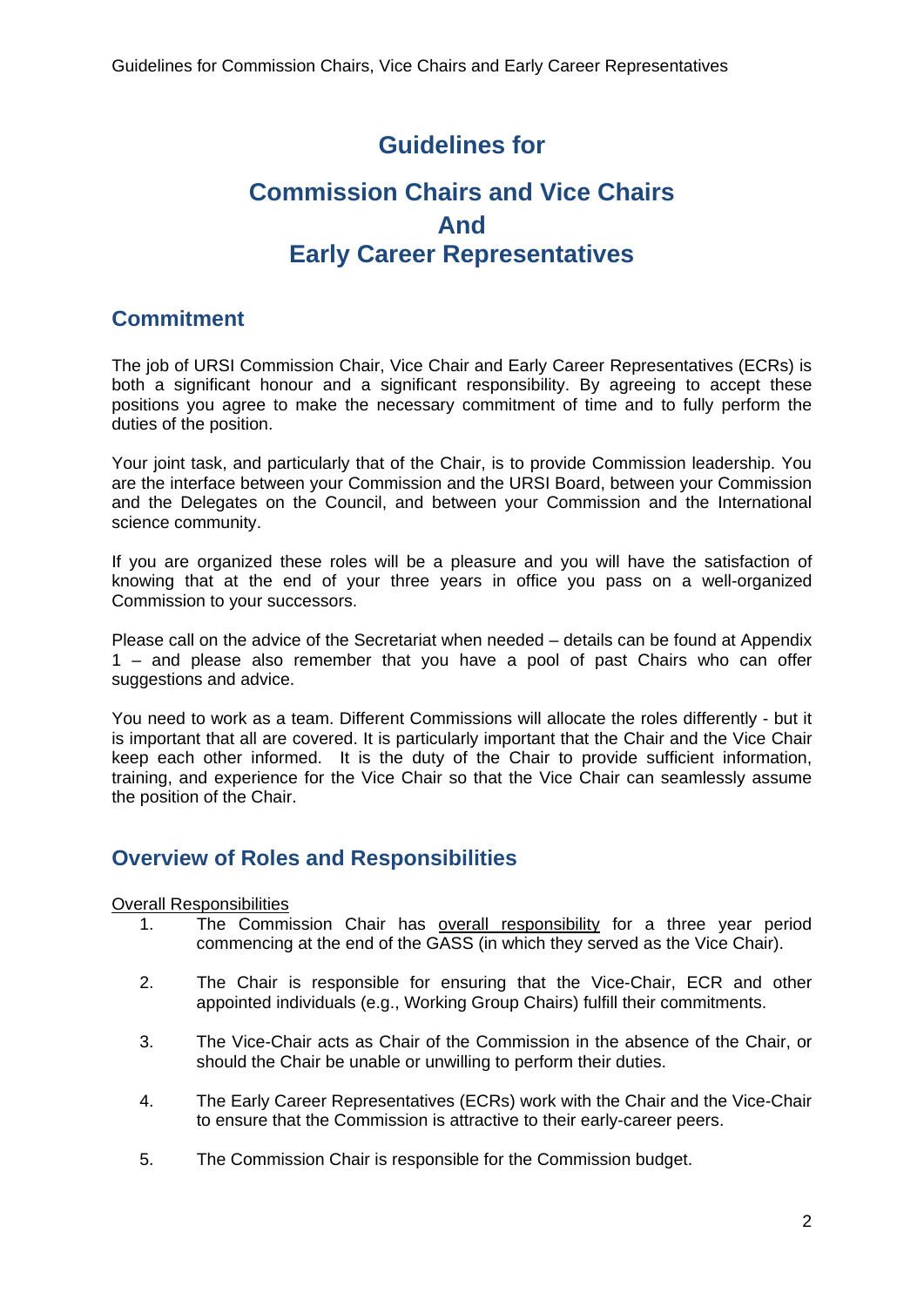- 6. The Chair is responsible for the GASS commission programme.
- 7. The Vice-Chair is responsible for planning and overseeing the Commission's Atlantic Radio Science Conference (AT-RASC) programme. As this meeting will largely run with open sessions the work load should be relatively light. AT-RASC will be held in the year following the GASS.
- 8. The Commission Vice-Chair will help develop the AP-RASC programme. As this is not yet formally an URSI meeting the responsibility is to help – not organize.
- 9. The ECR is a member of the Early Career Coordinating Committee, which will meet at the GASS, AT-RASC and the AP-RASC Meetings. The Committee will report directly to the President and Secretary General.

#### Committee Membership

- 10. The Commission Chair is a member of Council, which meets during the General Assembly and informally meets at AT-RASC and AP-RASC. If the Chair is unable to attend a Council meeting the Vice-Chair must attend instead.
- 11. Both the Commission Chairs and the Vice-Chairs are members of the Coordinating Committee (along with the URSI Board) held at the GASS and at the AT-RASC and AP-RASC meetings. One, preferably both should attend.

#### Commission Management (loosly in time order)

- 1. The Chair is responsible for appointing one or more Associate Editors for the Radio Science Bulletin – this may be the Vice Chair, the ECR and/or another member of the Commission who is both qualified and willing to serve as Associate Editor. (The Associate Editor will be required to solicit the submission of at least two papers per year for the RSB, and help to coordinate reviews of papers in the field of the Commission when requested).
- 2. The Chair is responsible for ensuring that Chairs are appointed to WGs and where relevant nominate to the Board persons who will represent URSI on other scientific associations.
- 3. The Chair is responsible for making recommendations to the Secretariat and the Treasurer on the use of the Commission Budget, and requesting approval for such budgetary expenditures.
- 4. The Chair is responsible for assisting the URSI Secretariat in the selection and approval of sponsored meetings and conferences.
- 5. The Commission Chair is responsible for planning and overseeing the Commission's GASS programme.
- 6. The Chair is responsible for finding at least two and not more than four able candidates to stand for election for each of the posts of Vice-Chair and ECR at the following GASS.
- 7. Chair is responsible for planning and chairing the Commission Business Meetings at the GASS.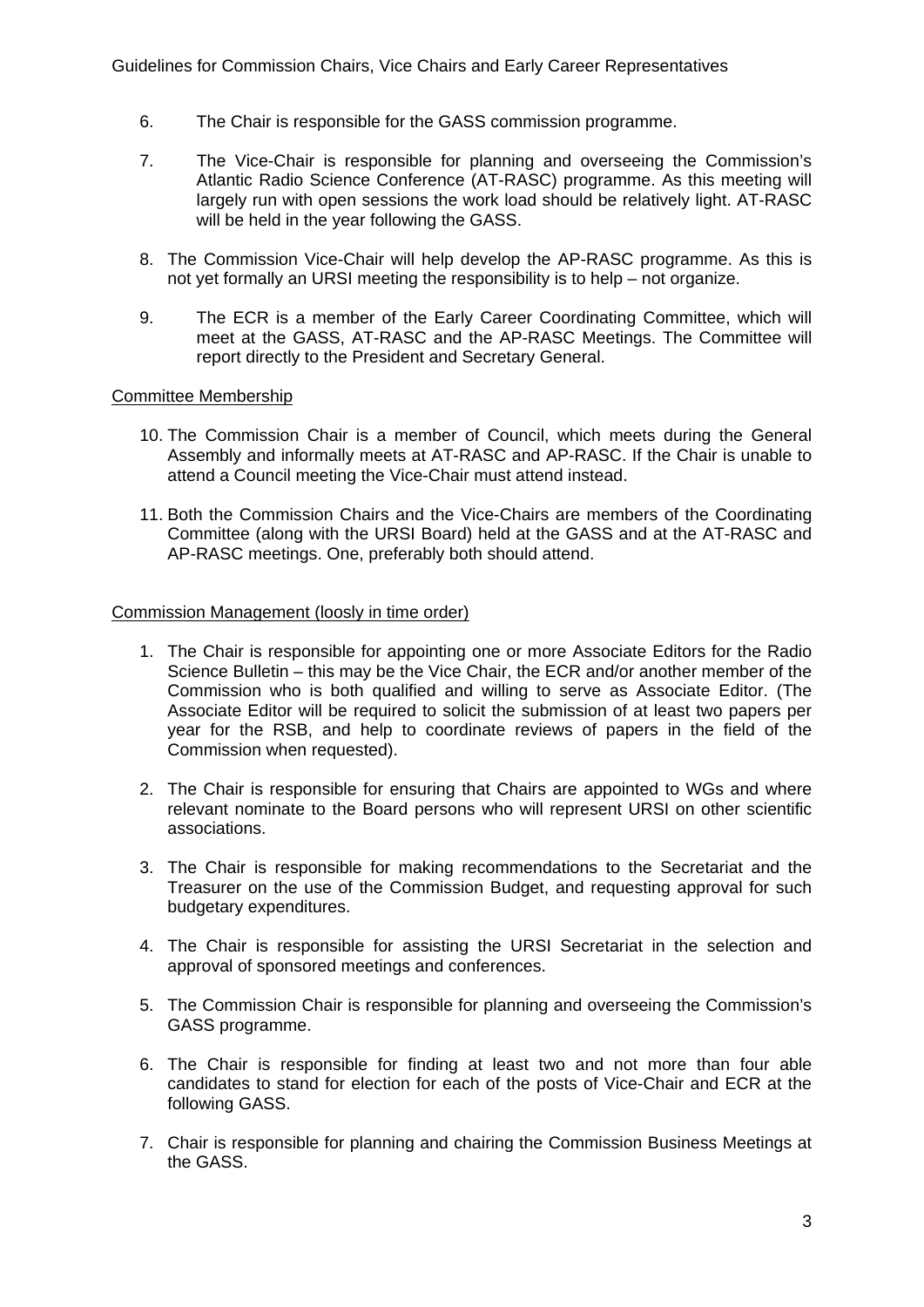8. The Chair assists the Secretariat in organizing the vote for the next Vice Chair and ECR according to procedure (see also item 5 above).

## **More Details: Managing the Commission.**

#### Introduction

During the triennium, the Commission Officers carry the responsibility of keeping the Commission visible with the Commission Members and others who might support URSI in the future. A strong, healthy Commission nurtures its membership, often with small but important actions.

Commission Report on GASS Commission Business Meetings

The incoming Chair is expected to provide a report on the Commission Business Meetings within three months of the GASS according to the following outline

- 1. Results of Election of Vice Chair
- 2. Results of Election of Early Career Representative
- 3. Appointment of Associate Editor for *Radio Science Bulletin*
- 4. Updates/Status of Working Groups (Reports of Working Groups may be included in an appendix)
- 5. Updates to Terms of Reference of Commission
- 6. Meetings proposed to be supported in the coming triennium
- 7. Report and comments on the scientific program of the Commission for the current GASS
- 8. Proposed sessions for the next GASS
- 9. Proposed sessions for the AT-RASC
- 10. Other business

The report should end with the names, affiliation, and full contact information for the new Chair, Vice Chair, and Early Career Representative for the Commission. Descriptive paragraphs are preferred over bullet lists. Paragraphs are preferred to tables. Please remember that your report will be published in the *Radio Science Bulletin* and on the URSI Web site, so complex formatting generally does not contribute to the best readability.

#### Within the first six months of your tenure, please:

 An important subset of the membership are the Official Members who are nominated by the various academies. These individuals are the voting members when the Vice Chair is chosen. Please keep the Official Members of your Commission engaged. Identify all your Official Members (there ought to be about forty per Commission). Their names appear on the URSI Web site and in the December issue of the Radio Science Bulletin (RSB); they can be contacted using the *Commission Delegates* Mailing List, which is to be found on the URSI Commission page (go to www.ursi.org, click on your Commission page and look on the right hand side of the page). The Chairs may also ask the URSI Secretariat for the latest update of these addresses.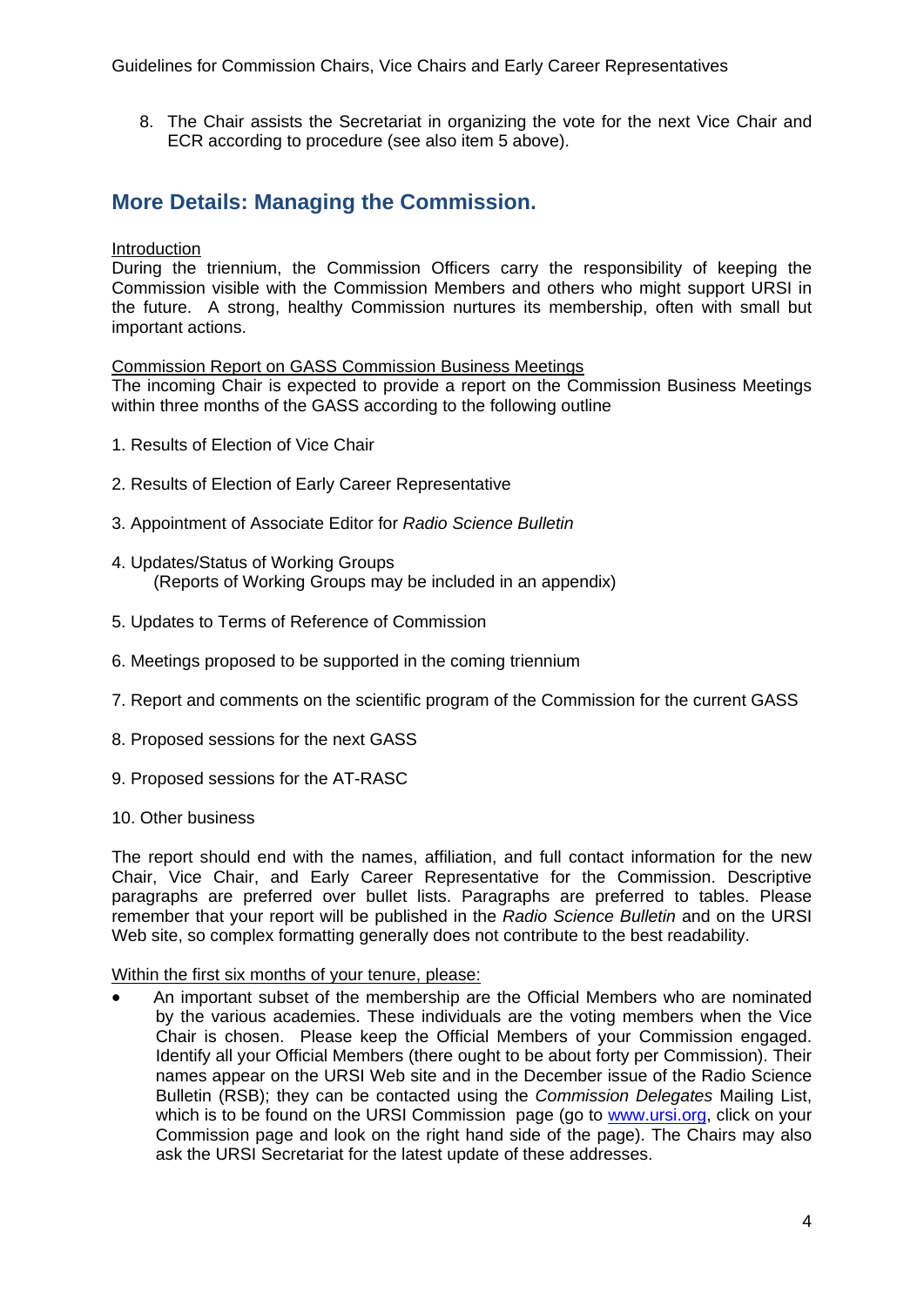- Confirm with all the people on the list that they are indeed delegates to your Commission (things change) and inform the URSI Secretariat of any changes.
- Identify member committees without delegates and contact the President or Secretary of that member committee seeking a nominee. If the Council Member asks for advice, then propose a name. Advise the Secretariat of these actions, especially where no satisfactory response is obtained.
- You will be given funds to support Commission activities for the duration of the triennium, and it is important that you give due consideration to this at an early stage. Different Commissions use their funds in different ways. The funds can be used to run your own meetings, partner and sponsor meetings run by other groups, support young scientists, etc. More information on meeting support can be found in Appendix 2. You need to provide an outline budget by 31 December in the year of the GASS – the Secretariat will provide you with a proforma on request.

#### Commission Members Mailing List

It is imperative that you have and maintain a *Commission Members* Mailing List. You can use it to contact the membership as a whole, working groups can use it, and, indeed, you may allow the Commission Membership to use it more generally. Please work with the Secretariat to update your list. You should exercise this list at least once every six months, and more frequently in the run up to the two URSI flagship meetings and the GASS.

#### URSI Web site

As soon as possible after the GASS (two months), it is important that you help the Secretariat update the URSI Web pages relating to your Commission. This includes providing a photograph of the Commission Officers.

#### Commission Web sites

All Commissions need a Web site. The Web site can be very simple, and we do not recommend that you overcomplicate it. Consider the workload! A simple up-to-date Web site is better than a complicated and out-of-date Web site. Please contact the Secretariat who will provide a template and also host and help you maintain the Web site.

#### Commission Sponsored Meetings

The Chair will assist the URSI Secretariat in selection or approval of meetings and conferences to sponsor. This can be either in Mode T (technical support with no funds) or Mode F (support with funding).

The Chair must appoint an URSI representative to each meeting and ensure that they send a report to the URSI Secretariat (rsb@ursi.org) for publication in the *Radio Science Bulletin*. This report will also include a full list of registered participants including name, affiliation and e-mail address.

 Further details of Mode T and Mode F and the process for sponsoring a meeting can be found in Appendix 2.

#### Radio Science Bulletin (RSB)

The Radio Science Bulletin (RSB) is URSI's journal and each Commission is expected to provide six topical reviews or articles per triennium. A Commission Associate Editor (AE) – possibly the vice-chair or ECR – should be identified during the GASS.

There should remain a number of extant reviews from the previous triennium, and the AE should have identified some Commission reviews during the previous GASS. A preliminary list and publications schedule should be provided to the Editor, Ross Stone (r.stone@ieee.org) before 31 December in the year of the GASS. As the triennium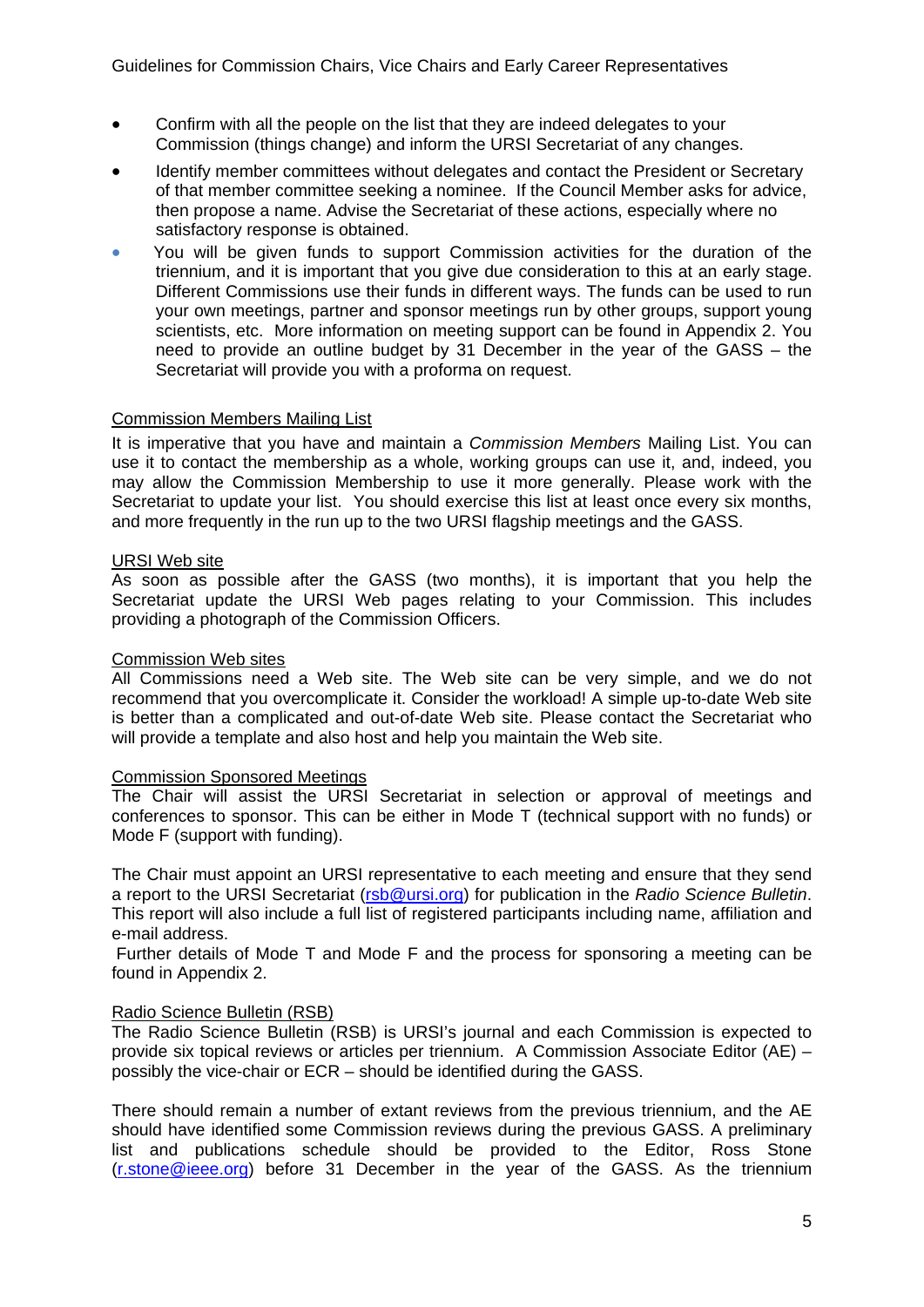progresses, the AE should secure further articles up to and above the minimum of six. One of these should be the GASS Commission Tutorial.

The Commission Associate Editor should also work with other Commission officers to identify new books and other publications relevant to the Commission. He/she should inform the RSB Associate Editor for Book Reviews and help identify book reviewers.

#### Preparation of the Commission Triennial Report

A report describing Commission activities will be required approximately 3 months before the GASS and will be published in the RSB. For an example of such a report, please visit the URSI Web page at: http://www.ursi.org/files/CommissionReports/G\_08-11.pdf .

The report is the responsibility of the Chair. The detailed structure of the Triennial Report is not specified, but must include the following:

- Overview of activities and initiatives
- Early career initiative report
- Use of Commission funds
- Sponsored meeting report
- Web site and Mailing List activity report
- RSB papers titles
- WG activity reports.

#### Finding Vice-Chair and ECR Candidates

Please think about this well in advance of the call for nominations. The Chair and the Vice-Chair need to work together to secure good nominations and you should seek the help of previous incumbents if you anticipate having trouble finding good candidates.

### **More Details: The GASS Scientific Programme and Business Meetings**

It is the Chair's responsibility to deliver an exciting and scientifically rewarding GASS. To facilitate this, there are several coordinating meetings.

#### Coordinating Committee

The role of the Coordinating Committee is to develop the GASS Scientific Programme and the AT-RASC programme. The Chairs, Vice-Chairs and ECRs are members of the Coordinating Committee and are required to attend the meetings, which will be held during the GASS and AT-RASC Meetings. The Chair, the Vice-Chair and the ECR will be funded by URSI to travel to these meetings and to attend the associated Coordinating Committee Meetings. The VC and the ECR will be funded from Commission funds.

There will be a Coordinating Committee Meeting at AP-RASC attended by just the Chairs.

The Coordinating Committee cycle is:

- A planning meeting will be held April May in the year after the GASS, during AT-RASC, at which a good first draft of the Commission programme for the forthcoming GASS will be required. This should include names and conveners for most of the Commission sessions together with the provisional title of the Commission tutorial and presenter and proposals for General Lectures.
- The complete program will be finalized through email by the following April.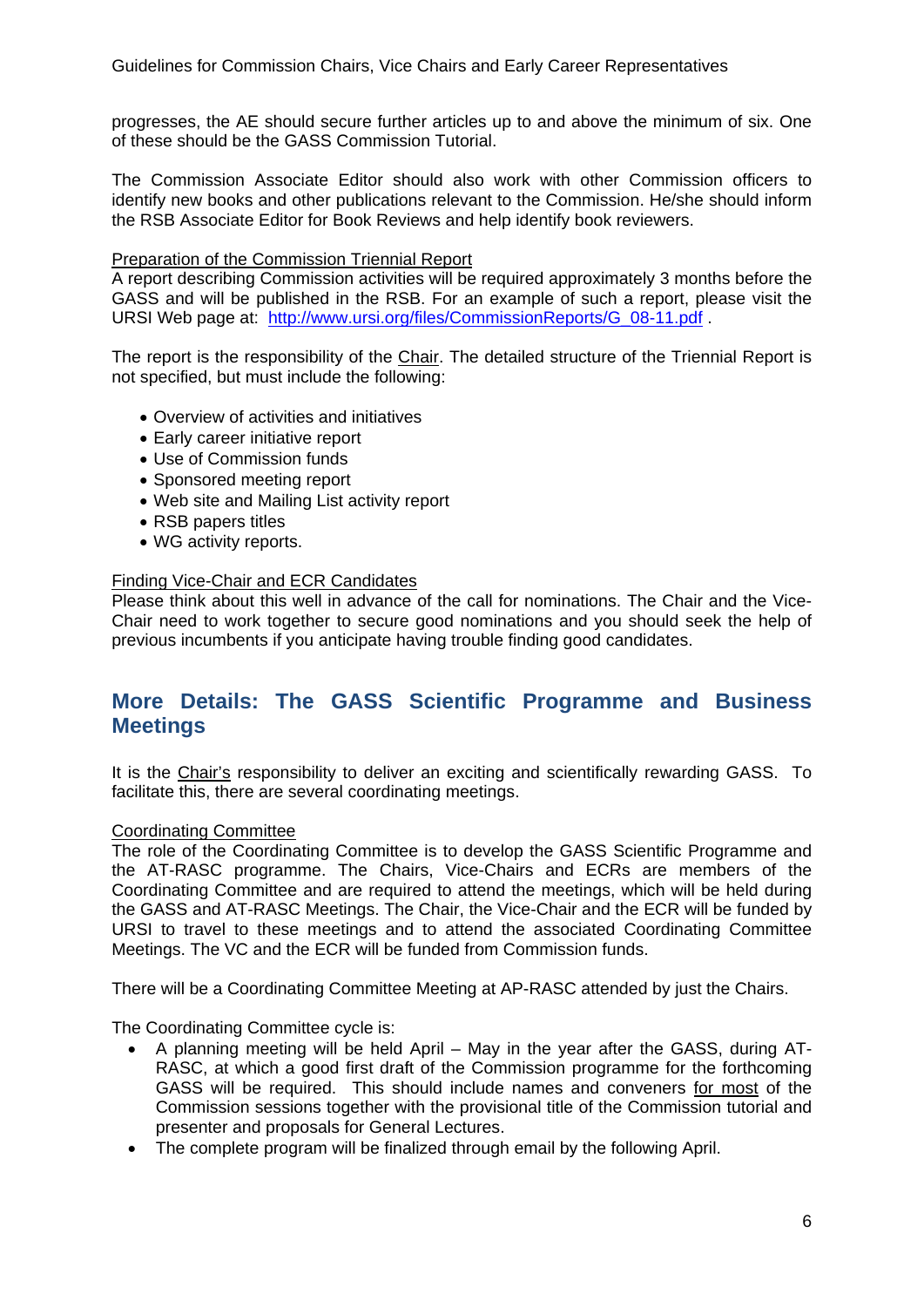- At AP-RASC two years after the GASS, the planning meeting will review the programme and allocate tasks for advertising the GASS widely in the scientific community.
- A short orientation meeting will be scheduled for the first Sunday afternoon before the GASS.
- A further short meeting will be held on the Saturday afternoon after the GASS to review roles and responsibilities for the following three years. At this meeting the Secretariat will seek clarification from each Commission on the nominated RSB Associate Editors.
- The new Chair will be responsible for the next GASS.

Drafting your GASS programme ready for the AT-RASC coordinating committee meeting should not be too hard as you should have identified sessions and conveners during the previous GASS and you will have recorded this in your Business Meeting Report. As part of your drafting please:

- Keep in touch with your Vice-Chair with your ECR and the Commission Membership at large.
- Especially keep in touch with your WG leaders they can reasonable expect to sponsor a session at the GASS.
- Finally, keep in touch with the Commission members of the national committees right from the start and then follow this up to ensure productive information exchange.
- Identify your preliminary session titles.
- Identify session conveners. Try to select a wide range of conveners covering both senior and young scientists (the ECR will help here), and remember to select people from different countries.
- Decide if you will want to hold sessions for late developing subject areas.
- Liaise with other Commissions for joint sessions.
- Identify the Commission tutorial and presenter and when you choose a tutorial speaker, be sure they prepare a paper for the RSB that can be published before the GASS.
- Consider if your Commission will nominate a good topic and speaker for one of the General Lectures

During this time you should be liaising with the Scientific Programme Coordinator for the GASS.

### GASS Promotion

This will be discussed at the Coordinating Committee Meeting held at AP-RASC. It will help lift the GASS visibility if each Commission promotes its sessions widely, generating early interest. For example:

- You could identify one flagship session. You might base this around one or more of the Commission review papers, making the early preparation of these papers very important.
- You could ask your conveners to identify keynote speakers for their sessions. Make sure the keynote speakers are identified early;
- You might ask your keynote speakers to provide a short paper to appear in the RSB 6-9 months before the GASS. The paper could highlight the importance of the field, the outlook, differences of opinion etc.

Paper Submission (approximately one year before the GASS) The papers will be submitted through a Web-based system.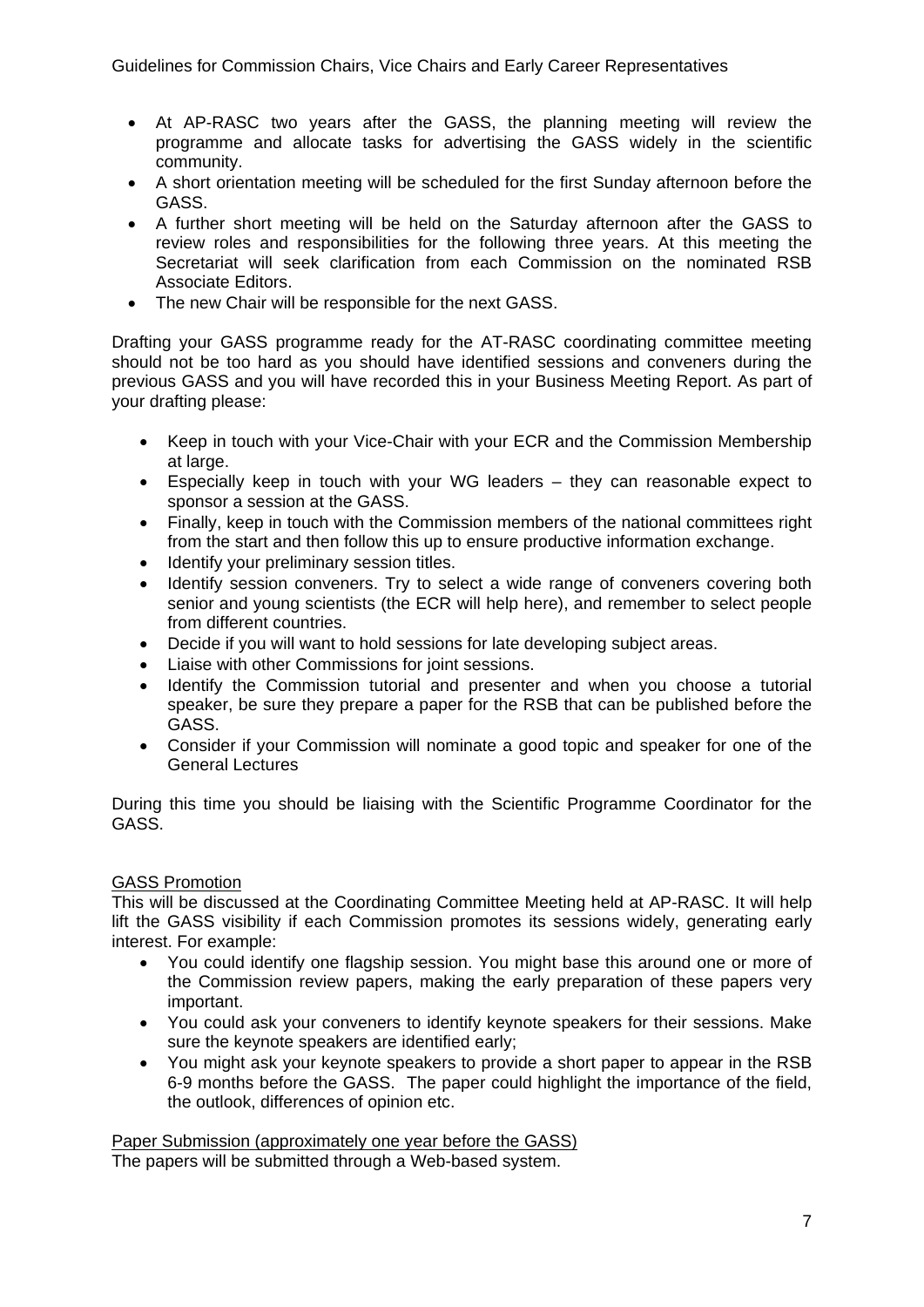#### No Shows

Working with your session Chairs the Commission Officers will need to create an attractive programme and also one that is robust to no-shows. A no-show at an oral session is expensive and detracts significantly from your Commission sessions.

- Session conveners need to contact all presenters when they are filling their sessions to ensure people will be present at the assembly. The rule is simple: no reply, or no strong assurance means no oral presentation.
- Notwithstanding this, conveners should still be prepared for drop-outs late problems do occur. One mitigation approach is to seek out senior authors and request them to submit poster papers, but also prepare a back-up oral paper that can be called on at short notice.

Session conveners who develop a good relationship with their speakers will get notification of travel problems and late withdrawals. By working with their speakers, conveners protect both the GASS sessions and their speakers' reputations.

#### URSI Awards

URSI makes a number of awards at the GASS to distinguished Radio Scientists. The Commission Officers will be asked to nominate individuals for these awards around one year before the GASS. Be prepared.

#### Young Scientists

Around 50-100 Young Scientists (YS) will attend the GASS. The Young Scientists will usually receive a per diem of ~100 USD per day. In addition travel support for YS from developing countries will be provided by URSI central funds. Selection of the Young Scientists is coordinated by the Presidents of the Member Committees.

A Young Scientist reception will be held at the GASS and the Commission Chairs are expected to attend.

#### Student Paper Competition

A Student Paper Competition will be run at the GASS. The competition is open to all students and not solely the URSI Young Scientists. The details may vary, but the Commission Officers are expected to participate in judging the papers.

#### Business Meetings at the GASS

There are three Commission Business meetings. It is here that the future of the Commission is secured and it is important that as many members as possible attend. The new Vice Chair election must take place during meeting 1 and a draft programme for the next GASS should be developed during meeting 3.

The agenda for the three business meetings should be advertised ahead of time to increase attention, interest and involvement. The target publication date of the agenda is at least one month prior to the start of the GASS and should be circulated through your mailing list.

A summary of the business conducted at the Business meetings will be recorded by the Vice-Chair who as the incoming Chair will provide the report to the URSI Secretariat. For an example of such a report, please visit the URSI Web page at: http://www.ursi.org/files/CommissionReports/B\_BusRepGA11.pdf

### **More Details: AT-RASC**

• This meeting is the responsibility of the Vice-Chair unless the Secretariat are otherwise informed.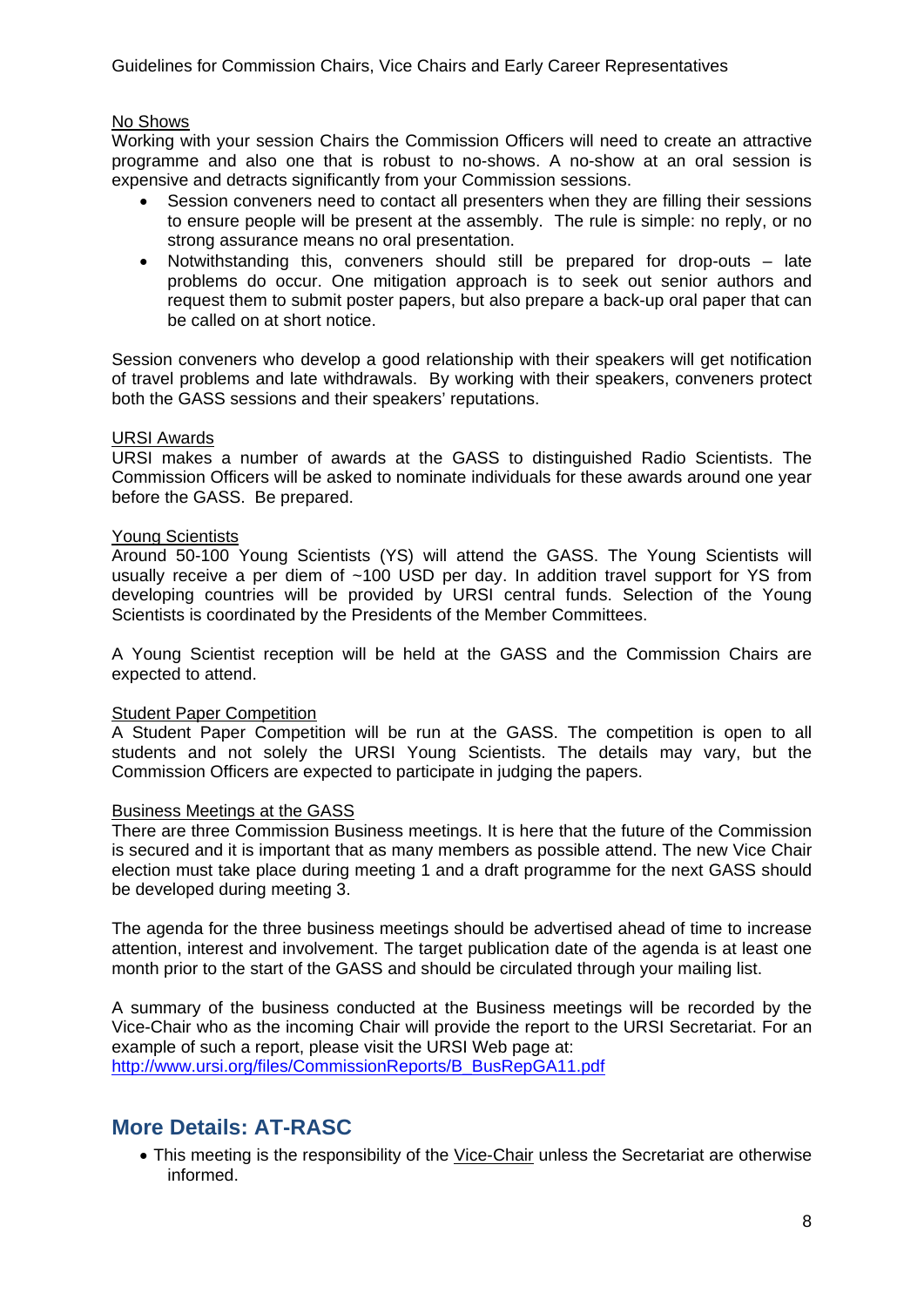- This will be a 5-day, 10-Commission Meeting.
- The meeting will run in the May in the year following the GASS.
- One vear before the meeting the Vice-Chair will be asked to nominate open topics, special sessions and other workshops and activities. These details must be confirmed at the GASS at which point responsibility for the meeting will be transferred to the incoming Vice-Chair.
- Around 80 paper slots need to be filled for each Commission.
- Slots will be 20 minutes long, and two 20 minute slots can be used as the discretion of the Commission Vice-Chair.
- There will be a 60 minute General Lecture every day with nominations for speakers made by the ECRs.
- The Conference will consist of Open and Special Sessions. The latter will consist of Invited Papers supplemented by contributed papers. Conveners will be responsible for filling a half session of 6-papers or a full session of 12-papers.
- Commissions may want to run workshops, discussion sessions etc as well as conventional sessions. There is no need to conform to the usual conference format – the aim is to run "something" which is useful and beneficial to your community.
- There will be a Young Scientists Programme which will be adjudicated by the Young Scientists Committee.
- There will be a Student Paper Competition. The student paper session will be scheduled on Monday and all Commission Chairs are expected to serve as judges. There will be up to ten finalists who will present and three will be selected for awards.
- One page abstracts with a minimum length of 250 words are required. In addition Commissions may decide to accept a full length paper with no length restrictions.
- The authors can choose to have their abstracts or full papers indexed in IEEE Xplore or choose not to accept this option.
- The abstracts and full length papers must match a specified format with a template available through the AT-RASC web site.
- Papers for the Open Sessions will be accepted/rejected by the Commission Vice-Chair with help from other Commission Officers. Papers for the Special Sessions will be accepted/rejected by the Conveners.
- URSI will offer a 10% reduction in registration for groups of over 10 attendees coming from a single association.
- These letters will take the following form:

#### ACCEPTANCE LETTER

Dear <name of corresponding author>:

The Technical Program Committee of the 2015 AT-RASC has completed the evaluation of submissions. I am pleased to inform you that your paper:

#.... <title>

has been accepted for presentation. Please inform your co-authors, if any, of this deliberation. The session title, date and time of presentation will appear in the conference program, that will be available on the AT-RASC website ....

At least one the authors of each accepted paper must pay a non-refundable registration fee by the early-bird deadline of March 31, 2015 in order that the paper be scheduled for presentation. Each registrant is allowed to claim no more than two submissions. After the early-bird deadline, all unclaimed papers will be deleted from the program.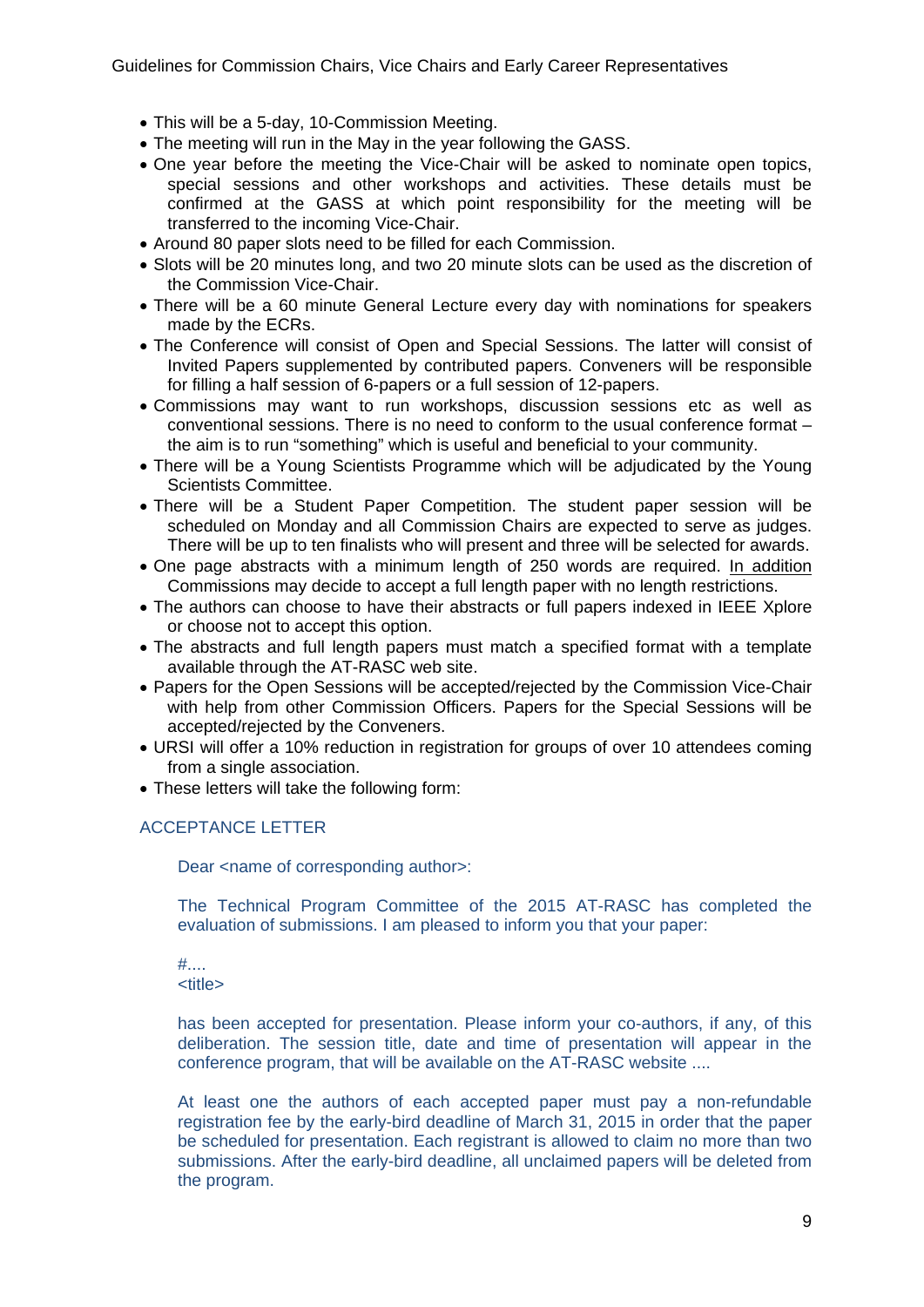During the registration process you will be given the opportunity to request a "visa assistance" letter which can help you to obtain a visa to enter the European Union. Once you have finished the registration process, a "visa assistance" letter will automatically be mailed to you, together with the confirmation of your registration. We can only issue these "visa invitation" letters after completion of your registration.

If the e-mail is not sufficient and you need an original letter, please contact us at atrasc@ursi.org indicating you name (as it appears on your passport), your passport number and your mailing address as well as the confirmation number of your registration.

Congratulations on your successful submission! We look forward to seeing you at the Gran Canaria.

Kind regards,

George Uslenghi Chair of the TPC for the 2015 AT-RASC.

\_\_\_\_\_\_\_\_\_\_\_\_\_\_\_\_\_\_\_\_\_\_\_\_\_\_\_\_\_\_\_\_\_\_\_\_\_\_\_\_\_\_\_\_\_\_

#### REJECTION LETTER

Dear <name of corresponding author>:

The Technical Program Committee of the 2015 AT-RASC has completed its evaluation of submissions. I am sorry to inform you that your paper:

#.... "title"

could not be included in the conference program for the reasons indicated below. Please inform your co-authors, if any, of this decision. We know the amount of work that is involved in preparing a submission, and are truly sorry that your paper could not be accepted. We thank you for considering AT-RASC, and look forward to seeing you at future URSI conferences.

Kind regards,

George Uslenghi Chair of the TPC for the 2015 AT-RASC.

REASONS FOR REJECTION

- - - - -

### **More Details: AP-RASC**

This meeting will be run by the AP-RASC Organizing Committee supported by URSI. This meeting has yet to be integrated into the URSI Flagship meeting programme.

Support to AP-RASC will be the responsibility of the Vice-Chair unless otherwise notified to the Secretariat.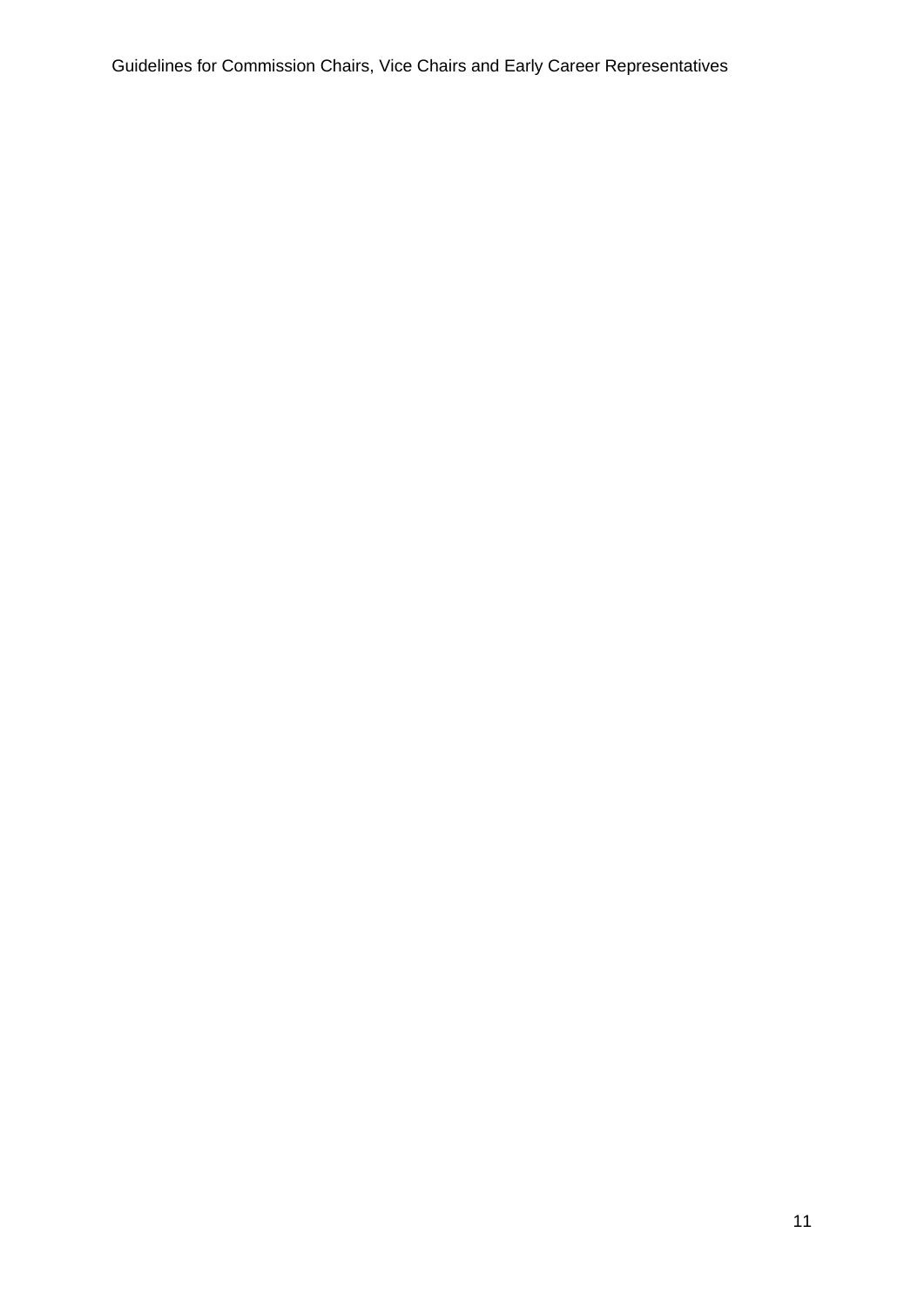## **Forms**

The latest versions of these are available for downloading from the Web page reached by clicking on "Forms to Download" at http://www.ursi.org . Special attention should be paid to the following:

- 1. Procedure for the Vice Chair election
- 2. CV form for the Vice Chair election
- 3. Typical letter for the Vice Chair election
- 4. Ballot for the Vice Chair election
- 5. Forms for obtaining URSI sponsorship of meetings
- 6. ICSU statement on freedom in the conduct of science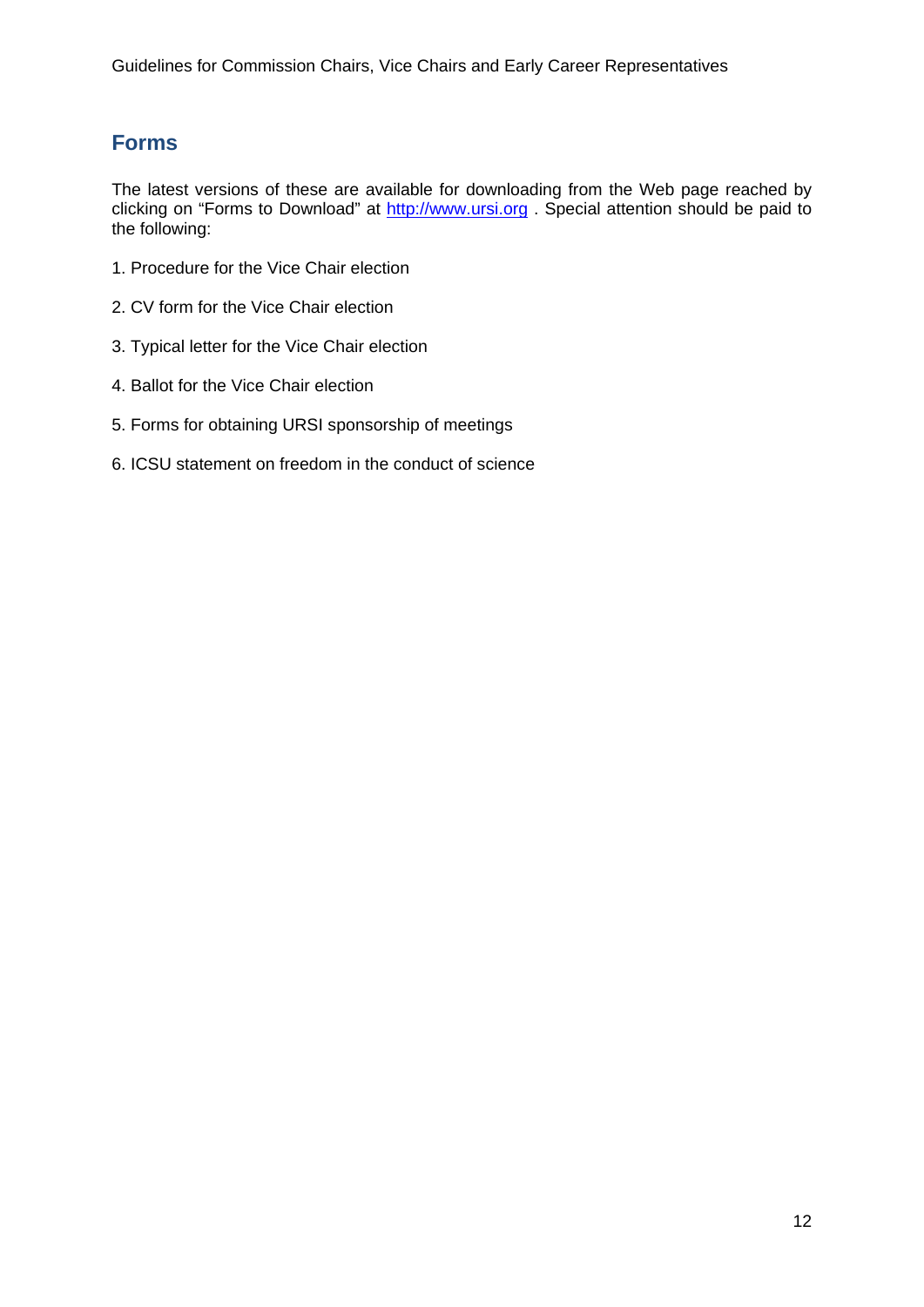| <b>Name</b>           | <b>Roll and Responsibilities</b>   | <b>Email</b>                  |
|-----------------------|------------------------------------|-------------------------------|
| Prof. Paul Lagasse    | <b>Secretary General</b>           | lagasse@intec.ugent.be        |
| Prof. Peter Van Daele | <b>Assistant Secretary General</b> | peter.vandaele@intec.ugent.be |
|                       | <b>Mailing lists</b>               |                               |
|                       | Websites                           |                               |
| Dr. W. Ross Stone     | <b>Assistant Secretary General</b> | r.stone@ieee.org              |
|                       | for Publications                   |                               |
| Ms. Inge Heleu        | Secretariat                        | info@ursi.org or              |
|                       | <b>Executive Secretary</b>         | ursi@intec.ugent.be           |
| Mrs. Inge Lievens     | Secretariat                        | rsb@ursi.org or               |
|                       | <b>Administrative Secretary</b>    | ingeursi@intec.ugent.be       |

# **Appendix 1: URSI HQ Staff**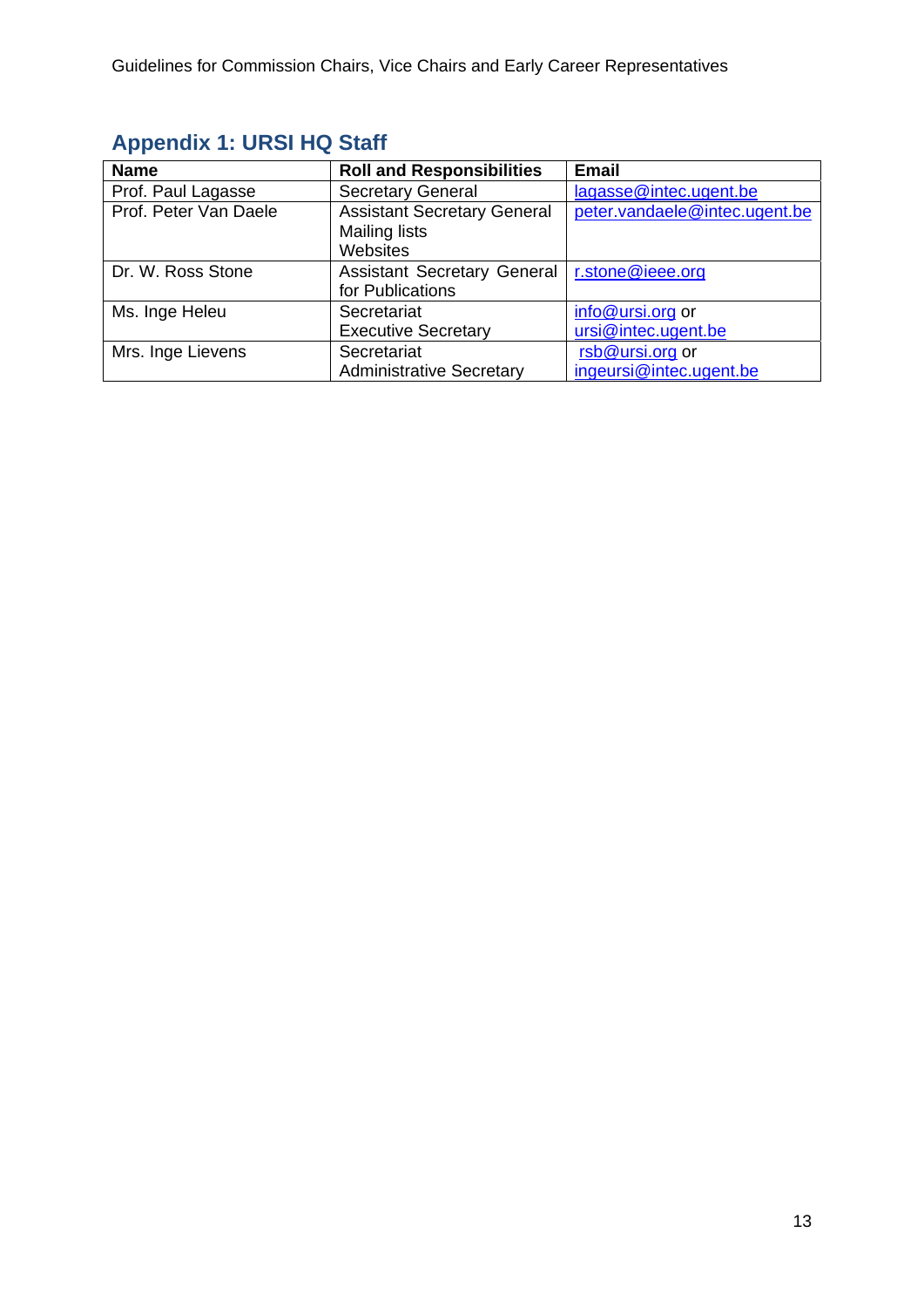# **Appendix 2**

### **Guidelines and rules for URSI support of meetings**

#### **1. Initial step**

When contemplating URSI support, organisers of meetings should obtain the essential documents, such as the application form and the set of ICSU rules on Freedom in the Conduct of Science\* by:

- o contacting the URSI Secretariat;
- o or contacting the relevant Commission Chair;
- o or downloading them from the URSI Website (http://www.ursi.org/en/ursi\_forms.asp).

#### **2. Approval procedure**

- (1) Use the application form for the appropriate support (Technical or Financial support as described below).
- (2) The advice of the relevant Commission Chair(s) will be sought by the URSI Secretariat.

Approval depends on the application satisfying the conditions for the desired mode of support.

For all modes of support the following conditions must be met:

- o The scientific level of the meeting is high enough;
- o The local affiliated URSI Member Committee (if it exists) has been consulted;
- o The meeting organisers agree that URSI and its officials shall have no liability whatsoever and, in particular, no financial liability, associated with the meeting;
- o The ICSU Rules on the Freedom in the Conduct of Science<sup>\*</sup> are satisfied:
- o Participation by Young Scientists (less than 35 years of age at the time of the meeting) is encouraged;
- o The conference agrees to provide URSI with at least equal acknowledgment and publicity for its co‐ sponsorship of the conference as every other conference sponsor, including written acknowledgment, display of the URSI logo on all conference promotional materials and calls for papers, the conference Web site, and all displays that include sponsorship identification at the conference.

*Technical support* (recognition by URSI) must also satisfy the following conditions:

- o The meeting supports some of the URSI themes and areas of interest;
- o There is no conflict between the meeting and the General Assembly and Scientific Symposium, which must be sufficiently distant.

*Financial support* (recognition and funding support by URSI) must also satisfy the following conditions:

- o The meeting supports some of the URSI themes and areas of interest and is truly international in nature;
- o There is no conflict between the meeting and other URSI meetings or, most importantly, with the General Assembly and Scientific Symposium, or the AT‐RASC meeting which must be sufficiently distant.

#### **3. Registration fees for URSI Individual Members**

If the meeting is co-supported by URSI, URSI Individual Members should receive the same reduced fee as the members of any other supporting organisations.

#### **4. Steps before the meeting**

1

Support entails commitments beneficial to both URSI and the meeting organisers:

(1) URSI's support must be mentioned in the various documents promoting the meeting. URSI logos can be sent to the organisers upon request, to be used in conjunction with the meeting literature. Its use is desirable, because the URSI logo makes this sponsorship evident.

The Principle of the Universality of Science embodies freedom of movement, association, expression and communication for scientists as well as equitable access to data, information and research materials. Important responsibilities for scientists are inherent in these freedoms. The Committee on Freedom and Responsibility in the Conduct of Science (CFRS) serves as the guardian of the Principle, adherence to which is a condition of membership to ICSU. More information at http://www.icsu.org/freedom-responsibility/freedomresponsibility‐portal.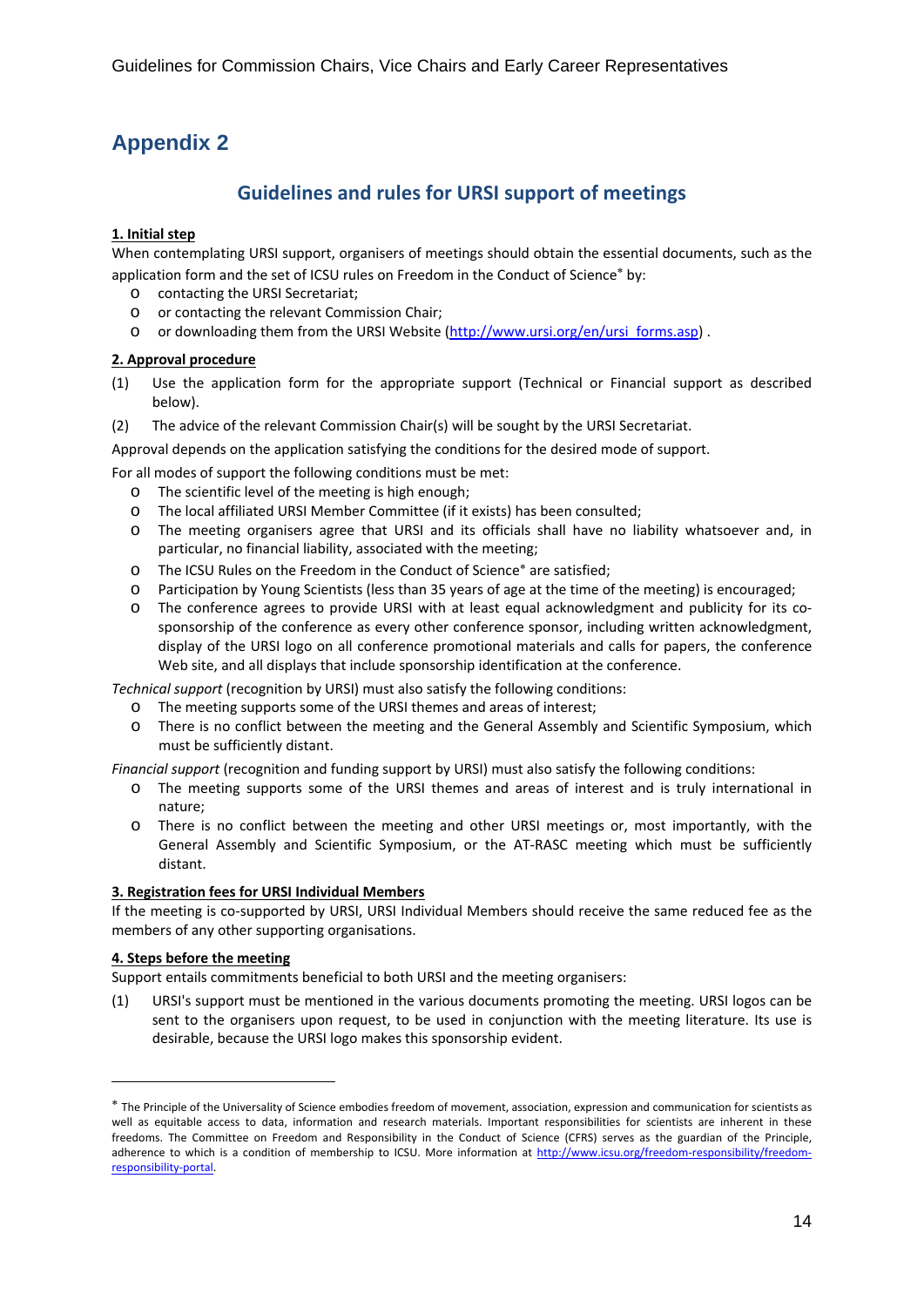- (2) An official URSI representative must be chosen; his/her main task is to support the conference organisers. The representative should be somebody who will attend the Conference (his/her expenses *cannot* be covered by URSI) and should be chosen by the Chair of the (main) supporting Commission.
- (3) Details about the meeting ‐ such as the deadline for the submission of abstracts should be sent to the URSI Secretariat sufficiently early to permit publication in "The Radio Science Bulletin". The text for should be e-mailed to the Secretariat (e-mail address: rsb@ursi.org) along with photographs in .jpg format.
- (4) The meeting organisers may request the sponsoring Commission Chairs to use their email mailing list to advertise the meeting. The pan‐URSI mailing list will not be available.

#### **5. Steps after the meeting**

- (1) The URSI representative (or delegate) must provide to the Secretariat the name, email address and country of residence of all registrants and should identify the supported Young Scientists. This will be monitored and if not provided may prejudice future support. In case of financial support, the financial contribution will not be made unless this list has been received.
- (2) The URSI representative (or delegate) should submit a suitable report on the meeting ‐ 1 to 2 pages long ‐ to the Secretariat shortly after the end of the conference. This report will be published in "The Radio Science Bulletin", thus providing a free advertisement to the meeting, a particularly important point if the latter is part of a series.
- (3) The Meeting Organiser should submit a suitable financial report in the case of financial support.

#### **Appendix: Modes of Support**

In order to promote the scientific objectives of the Union, URSI may support scientific meetings of two kinds:

- (a) URSI‐generated meetings, which are organised by official bodies of URSI (Commissions, Scientific Committees, Working Groups), maybe with other bodies as co‐sponsors ; are particularly encouraged.
- (b) For meetings that are organised by scientific bodies outside URSI, a necessary condition for URSI to be mentioned as a supporting or co-supporting body is that the Union should be adequately represented in the preparation of the meeting. This category also includes national meetings intended to promote URSI themes in the member committees.

URSI support may be granted according to two modes:

- *Technical support:* The meeting is recognised by URSI as appropriate and relevant to the Union's interests. URSI agrees to be explicitly mentioned as a supporting or co-supporting body. This kind of Technical support is granted only if the character and scientific value of the meeting is ensured. No financial commitment is involved, but URSI will support the meeting by publicising it in "The Radio Science Bulletin" and in the conference calendar on the URSI Website.
- *Financial support:* URSI agrees to assist the meeting by providing seed funding. URSI grants a fixed, unconditional sum. This type of financial support is restricted to cover expenses of Young Scientists, key speakers, or other deserving scientists judged to be in need of financial support. The support for these people is typically EUR 500. It can be raised to EUR 1000, but only under special circumstances. It may not be used to absorb general expenses, and in particular meetings of the Organising and Program Committees. Receipts from the beneficiaries are required. The support monies will be paid, either directly to the beneficiaries, or by way of the Organising Committee, which will then take care of payments to individuals.

Note that URSI will not agree to share the financial responsibility in an event and the Union will not be liable for any losses.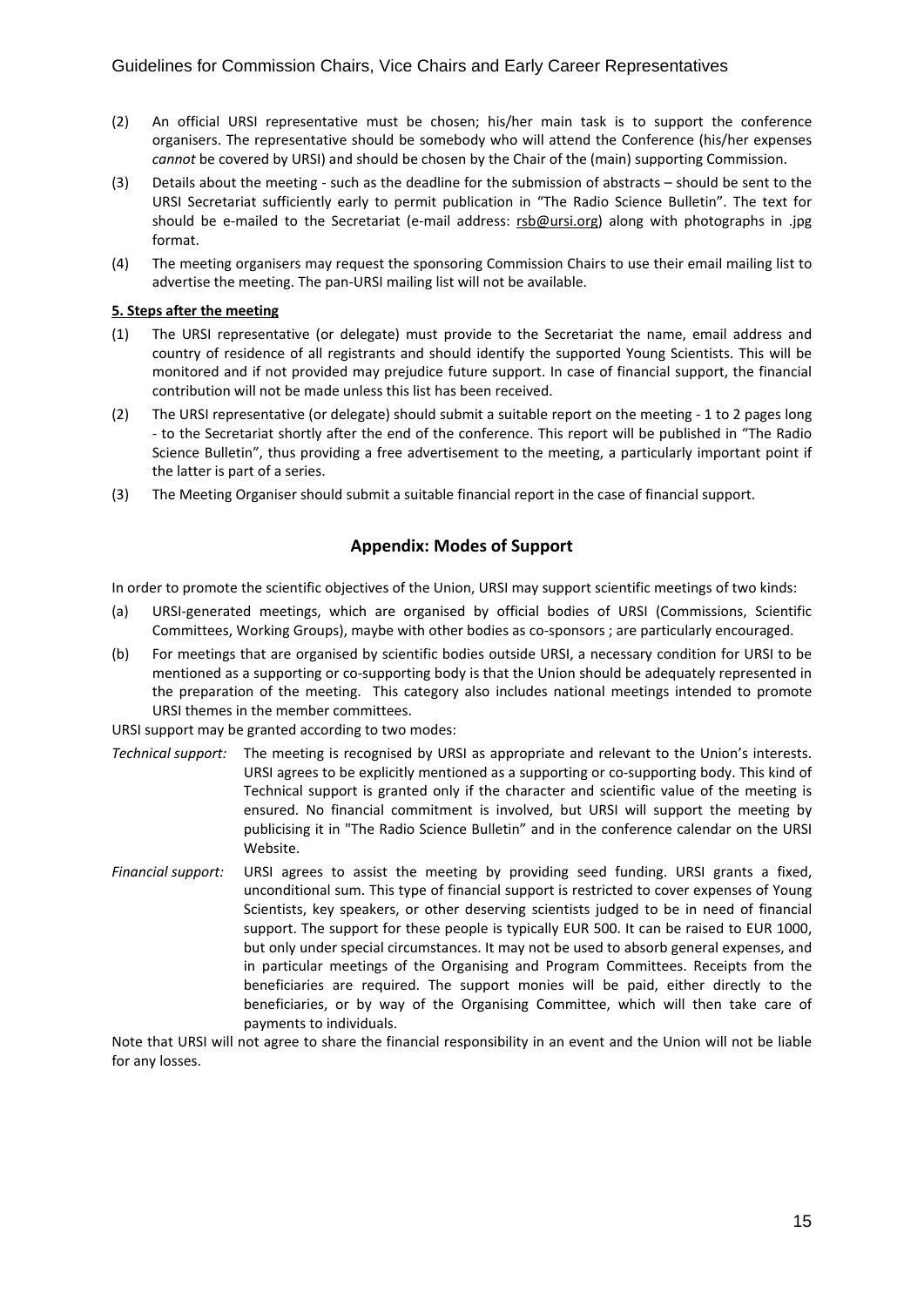### **Application for URSI Sponsorship FORM 1 (due for both Technical and Financial support)**

- 1. Name of the meeting:
- 2. Location and dates:

URL Conference Web site: http://

3. Scope and subject:

4. This meeting may be of interest to the following URSI Commissions (Please tick)

- П A Electromagnetic Metrology  $\Box$ B Fields and Waves ō C Radio Communication Systems and Signal Processing 000000 D Electronics and Photonics E Electromagnetic Environment & Interference F Wave Propagation & Remote Sensing G Ionospheric Radio and Propagation H Waves in Plasmas J Radio Astronomy  $\Box$ 
	- K Electromagnetics in Biology & Medicine
- P.S. The terms of reference of these Commissions can be found on the URSI Homepage at the following URL : http://www.ursi.org/en/commissions.asp For more information, please contact the URSI Secretariat <info@ursi.org>.
- 5. Organising Committee: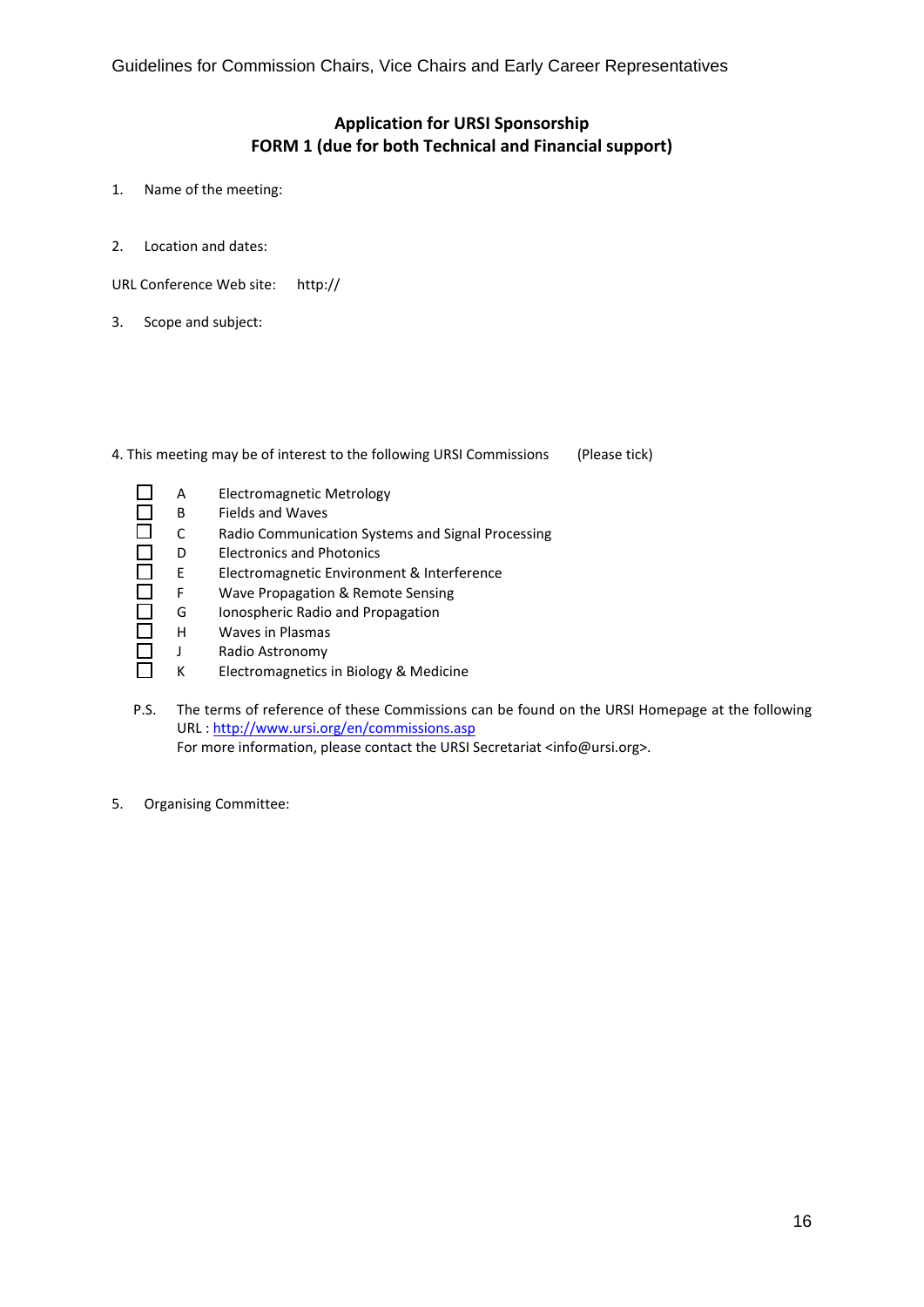- 6. Program Committee:
- 7. For URSI‐generated meetings: 7.1. Involved URSI bodies:
	- 7.2. Co‐sponsors (with their responsibilities and involvement):
- 8. For non URSI‐generated meetings: 8.1. Sponsors (with their responsibilities and involvement):

8.2. Proposed URSI representative: Name: Address:

Fax: E‐mail:

- 9. Has the agreement of the host country Member Committee been obtained?
- 10. Does the host country adhere to the ICSU Rules on the free circulation of scientists?
- 11. The organisers hereby agree to provide URSI, after the event, with a full list of registered attendees including name, affiliation and e‐mail address.

Date: Name:

Address:

Fax: E‐mail: Signature: